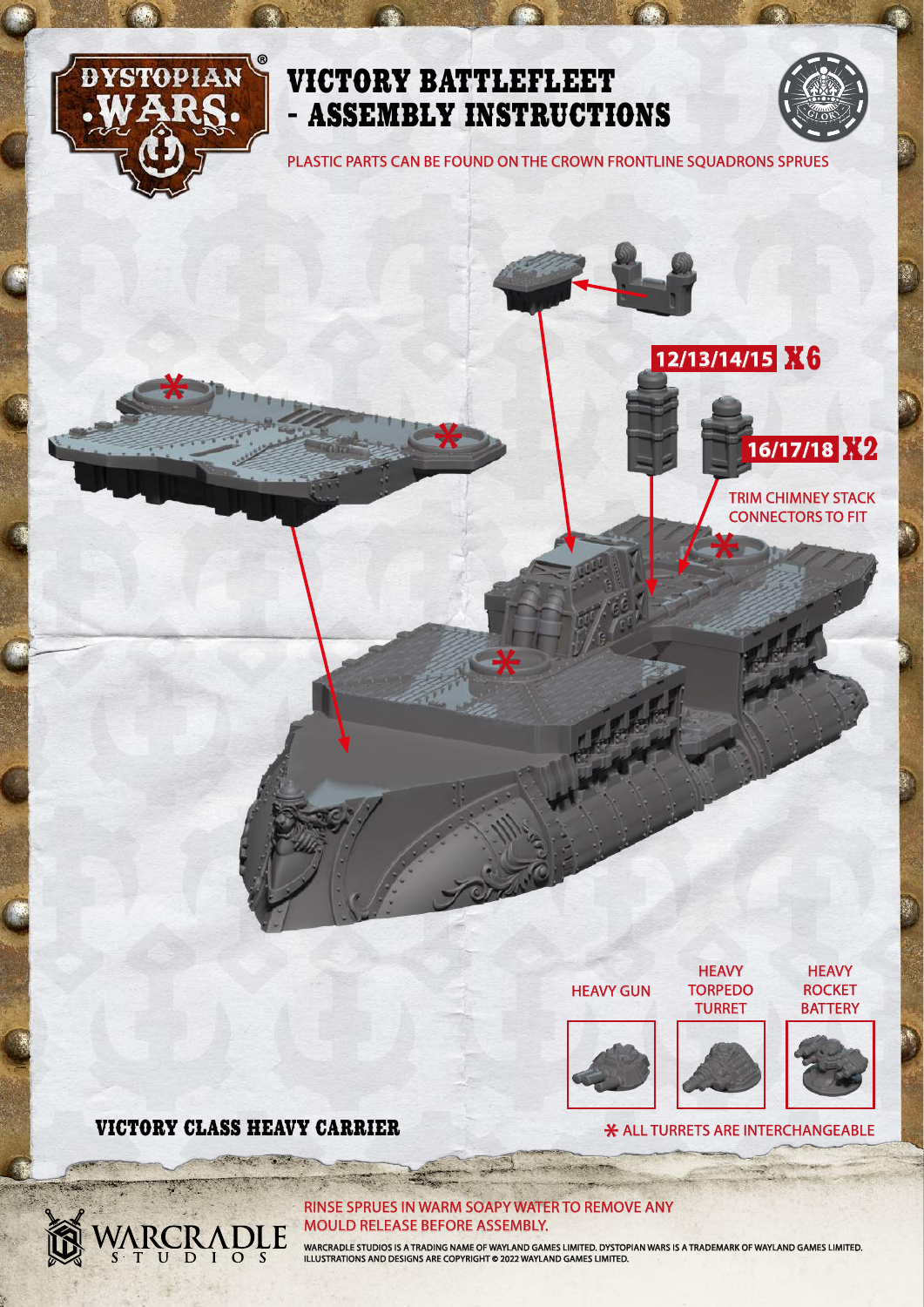

**2**

## VICTORY BATTLEFLEET - ASSEMBLY INSTRUCTIONS

**7**

THESE PARTS CAN BE FOUND ON THE CROWN SUPPORT SQUADRONS SPRUES

**10**

**6**

**9**

TRIM CHIMNEY STACK CONNECTORS TO FIT

 $*$ B

AGINCOURT CRUISER - A ATHELSTAN/HOTSPUR CRUISER - B

**4**

**08**

AGINCOURT, ATHELSTAN OR HOTSPUR CRUISER

**Report** 

ARCRADLE

**1**

 $*_{4}$ 

**5**

**3**

RINSE SPRUES IN WARM SOAPY WATER TO REMOVE ANY MOULD RELEASE BEFORE ASSEMBLY.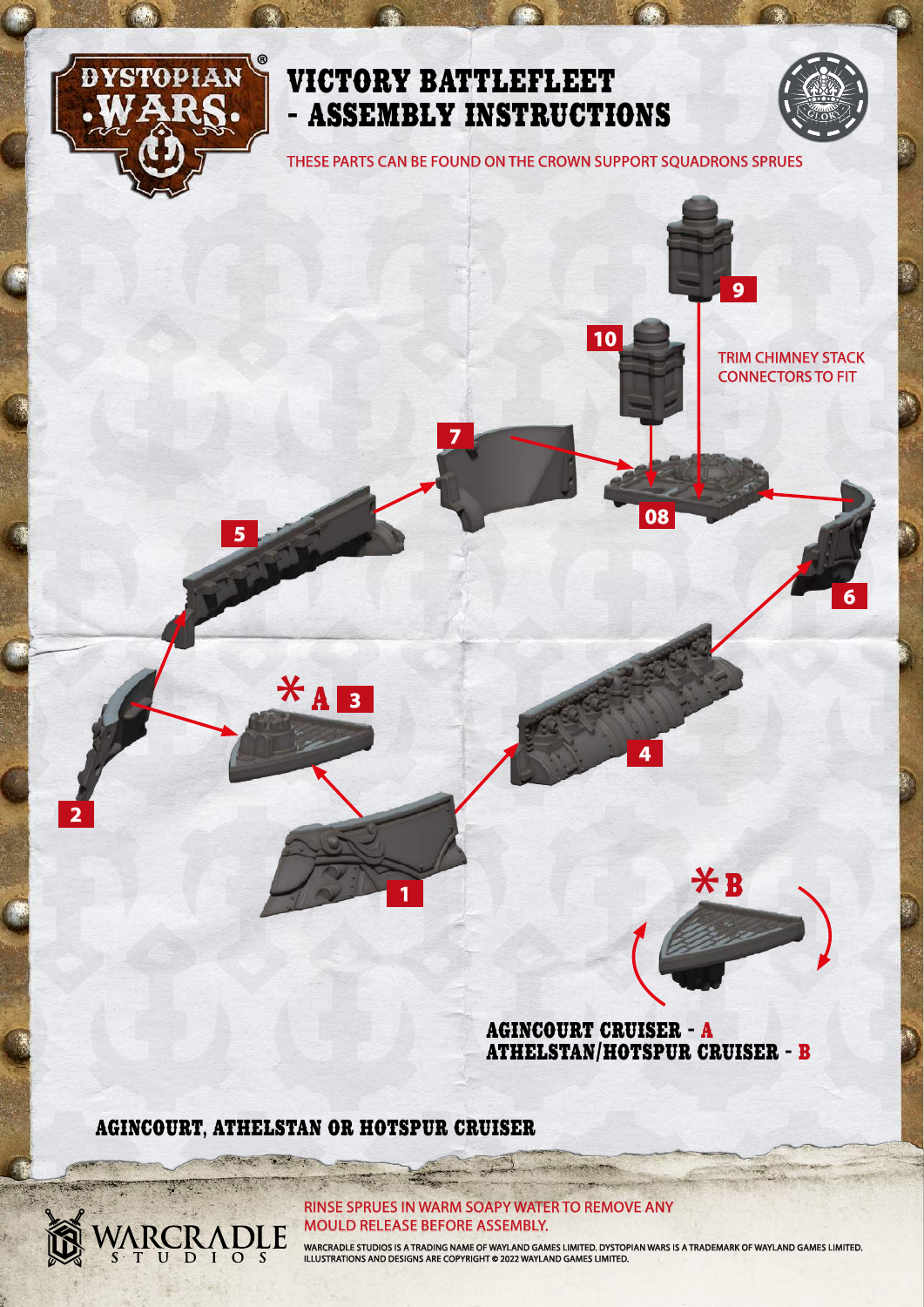

**12**

**19**

## VICTORY BATTLEFLEET - ASSEMBLY INSTRUCTIONS

**13**

**20**

**11**

THESE PARTS CAN BE FOUND ON THE CROWN SUPPORT SQUADRONS SPRUES

**<sup>22</sup> <sup>27</sup>**

**<sup>24</sup> <sup>26</sup>**

**21**

**23**

**25**



**Carryon T** 

ARCRADLE

#### RINSE SPRUES IN WARM SOAPY WATER TO REMOVE ANY MOULD RELEASE BEFORE ASSEMBLY.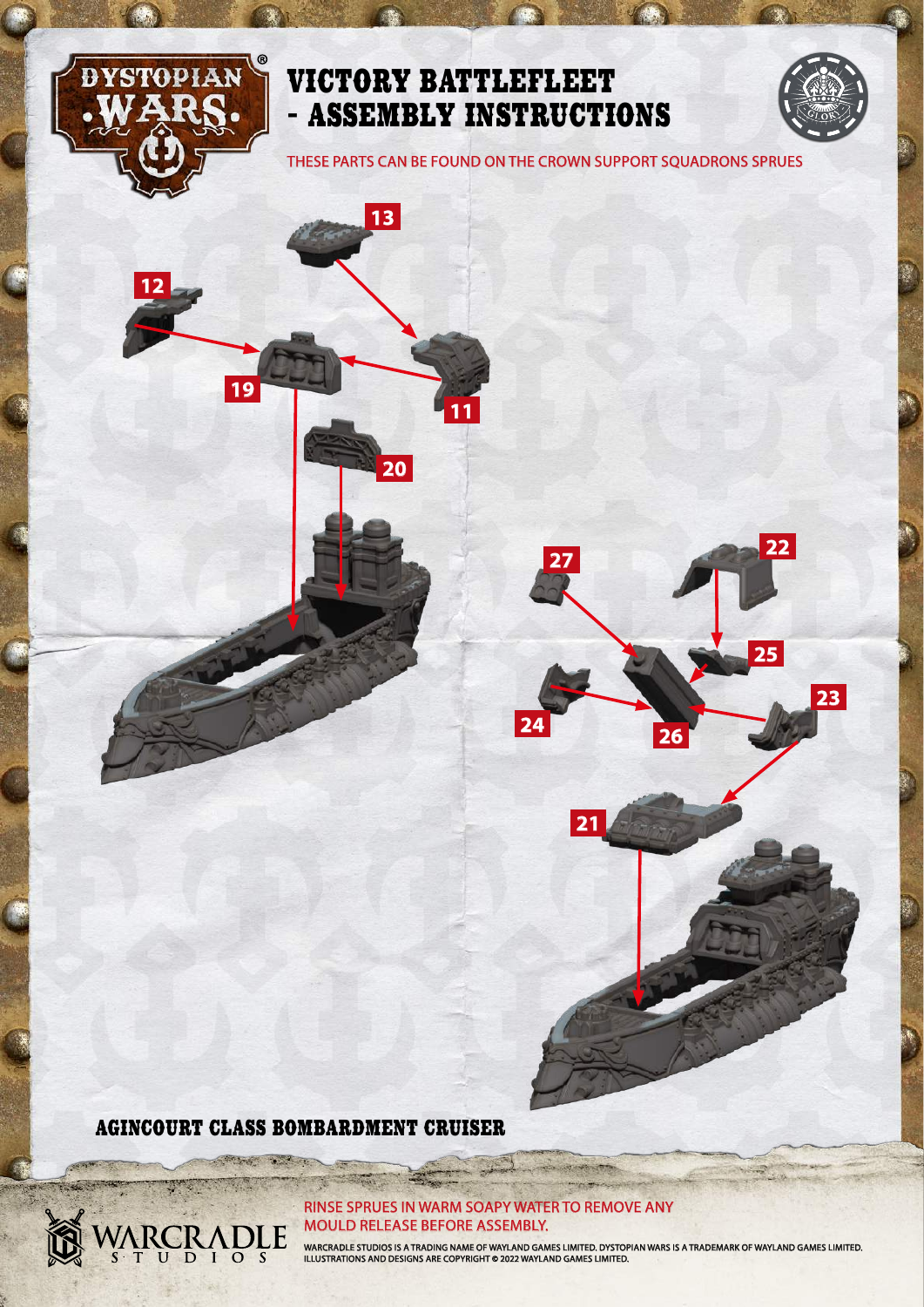

**12**

**19**

## VICTORY BATTLEFLEET - ASSEMBLY INSTRUCTIONS

**13**

**20**

**11**

THESE PARTS CAN BE FOUND ON THE CROWN SUPPORT SQUADRONS SPRUES

#### ATHELSTAN CLASS FLAK CRUISER

2500

**CONTRACTOR** 

ARCRADLE

#### RINSE SPRUES IN WARM SOAPY WATER TO REMOVE ANY MOULD RELEASE BEFORE ASSEMBLY.

WARCRADLE STUDIOS IS A TRADING NAME OF WAYLAND GAMES LIMITED. DYSTOPIAN WARS IS A TRADEMARK OF WAYLAND GAMES LIMITED.<br>ILLUSTRATIONS AND DESIGNS ARE COPYRIGHT © 2022 WAYLAND GAMES LIMITED.

**15**

**16**

**17**

**18**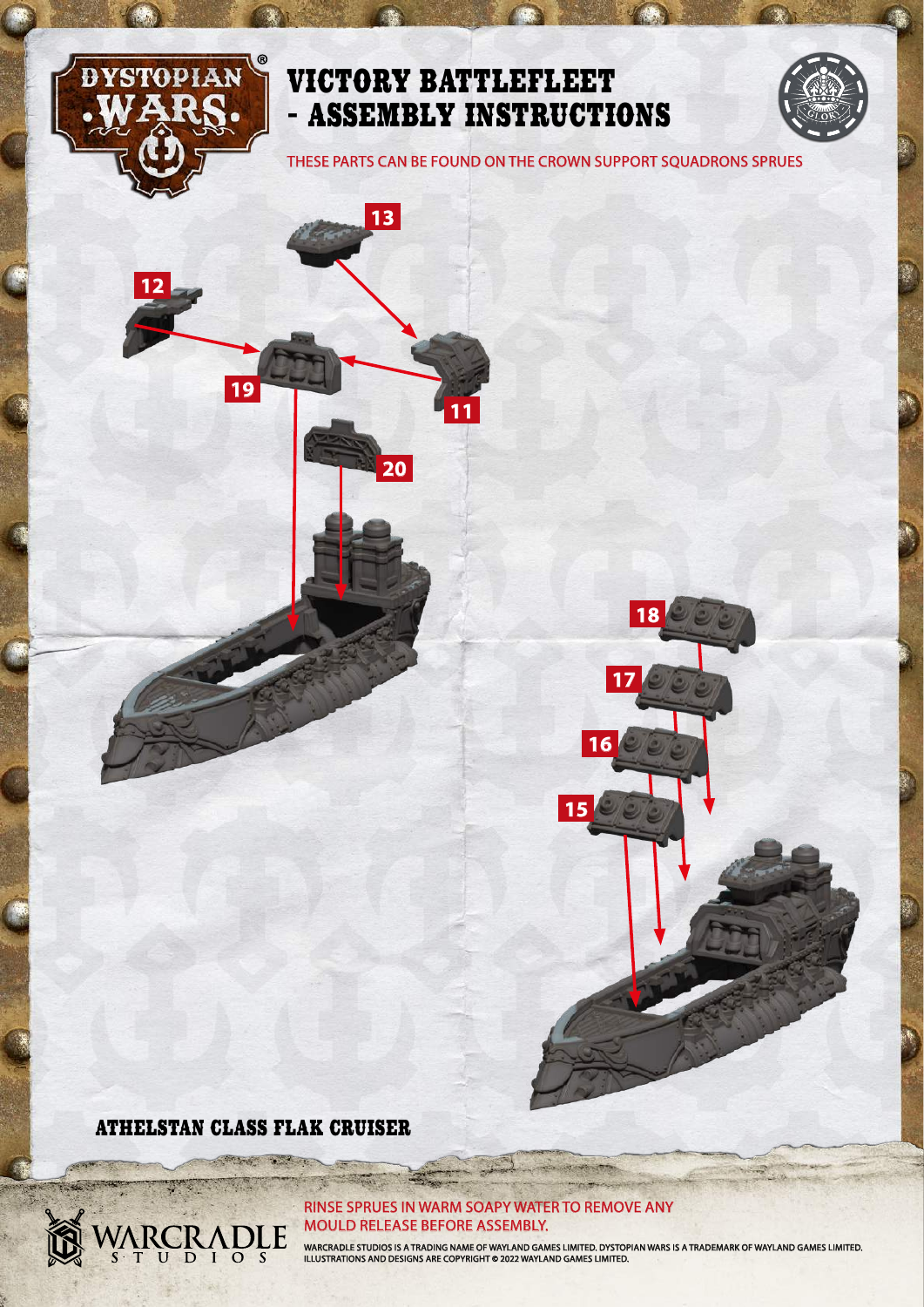

**20**



THESE PARTS CAN BE FOUND ON THE CROWN SUPPORT SQUADRONS SPRUES

**13**

**11**

HOTSPUR CLASS SUPPORT CARRIER

**STATE** 

**CONTRACTOR** 

ARCRADLE

**14**

**12**

#### RINSE SPRUES IN WARM SOAPY WATER TO REMOVE ANY MOULD RELEASE BEFORE ASSEMBLY.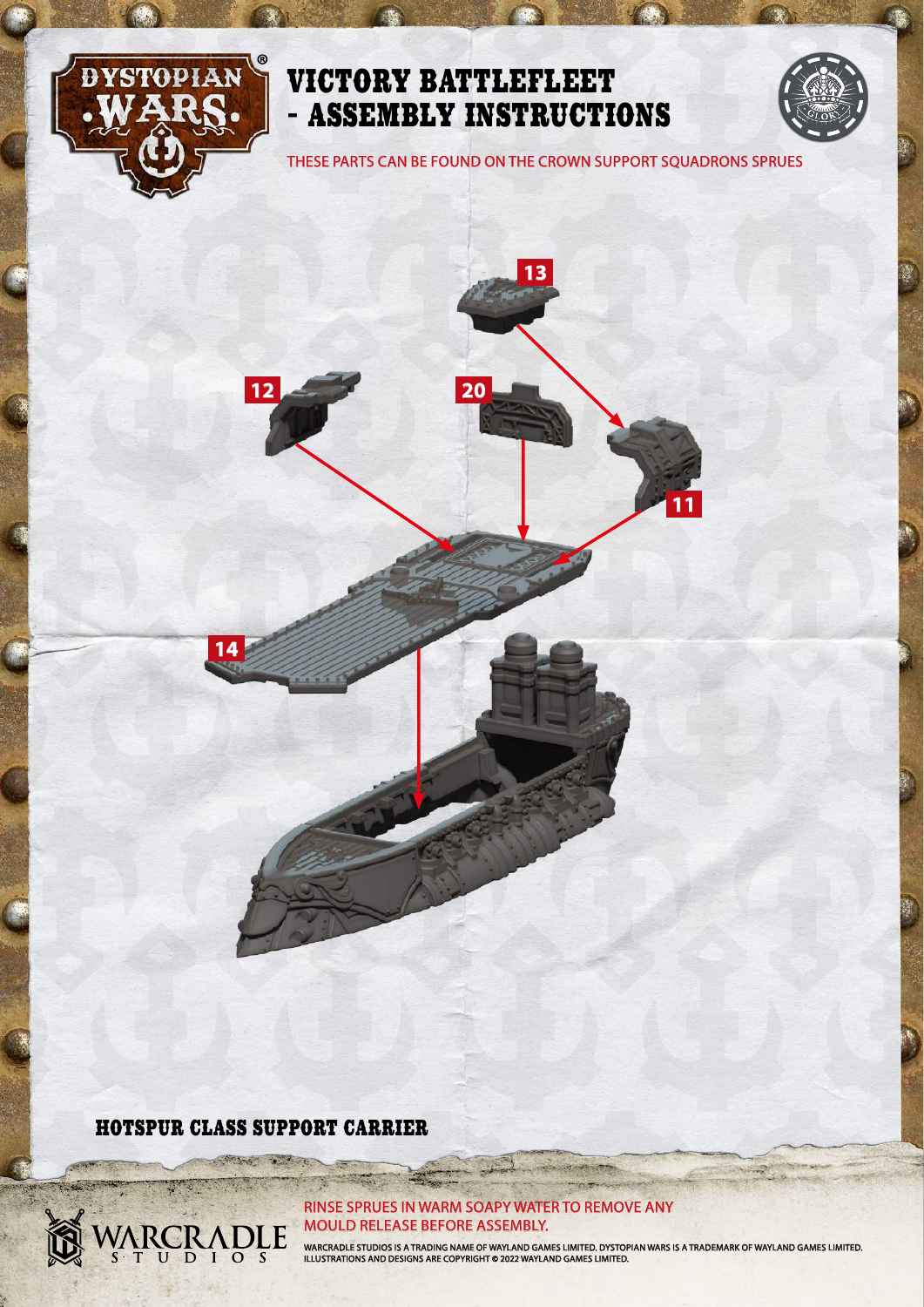

THESE PARTS CAN BE FOUND ON THE CROWN FRONTLINE SQUADRONS SPRUES

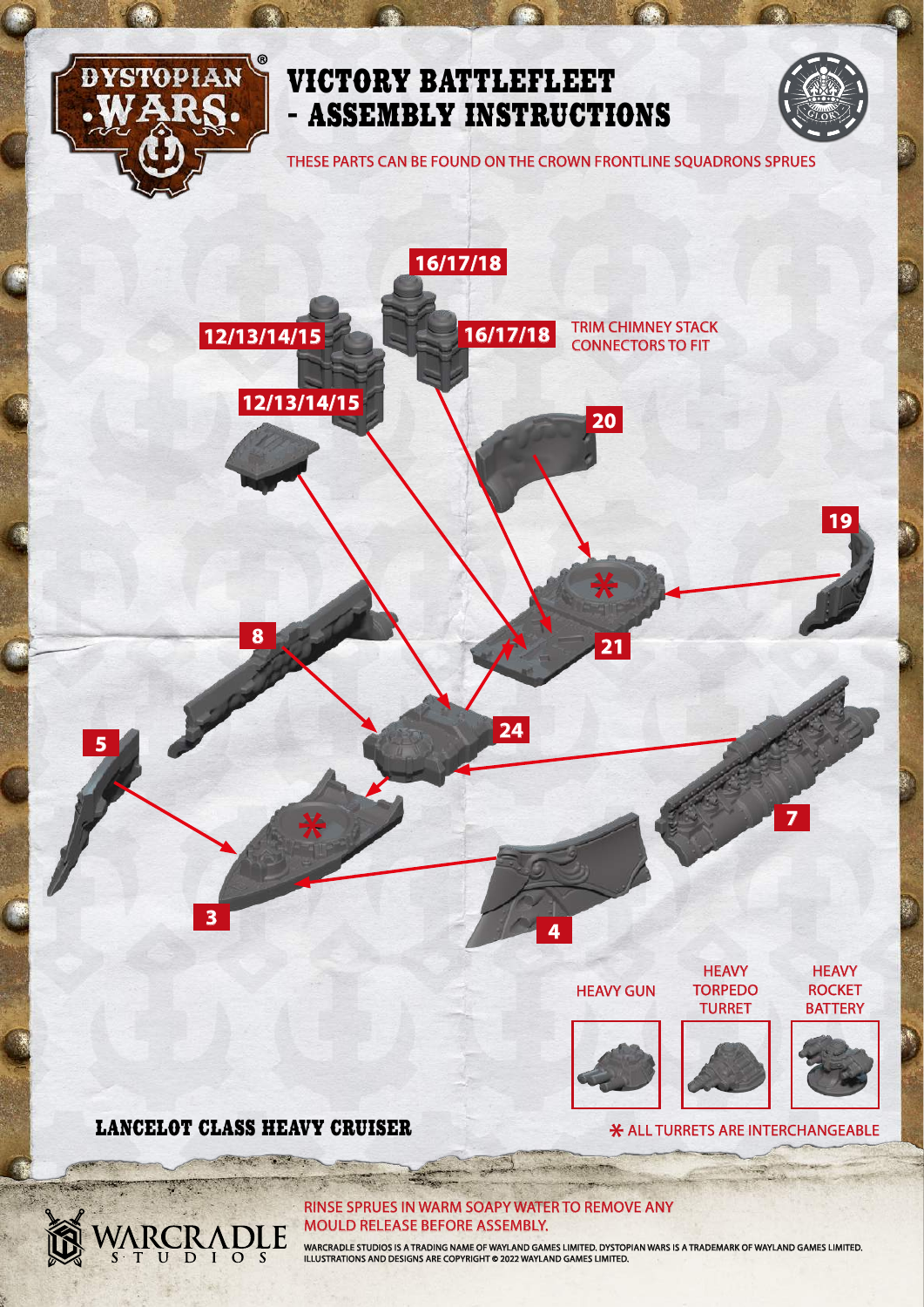

THESE PARTS CAN BE FOUND ON THE CROWN FRONTLINE SQUADRONS SPRUES

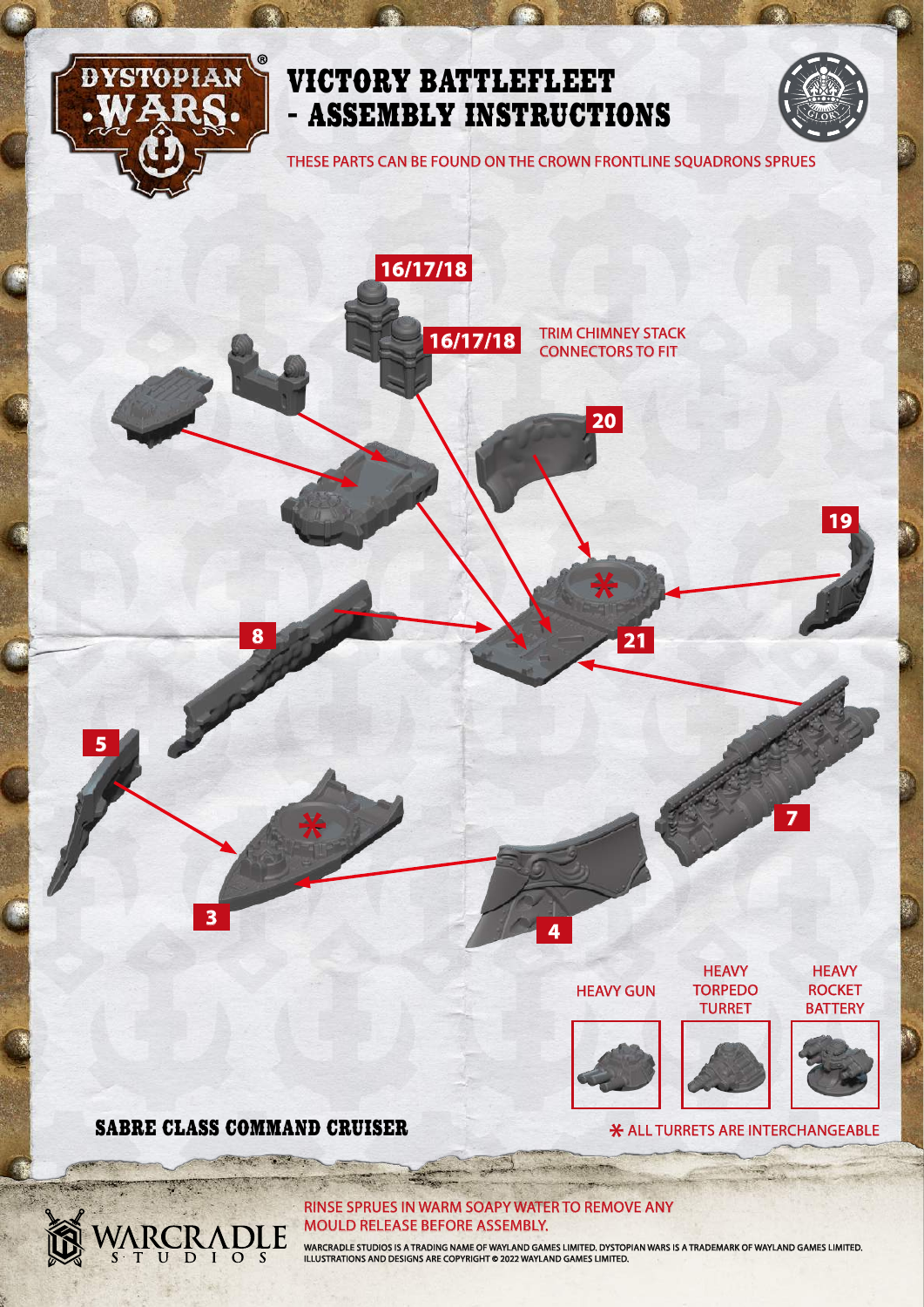

THESE PARTS CAN BE FOUND ON THE CROWN FRONTLINE SQUADRONS SPRUES



RINSE SPRUES IN WARM SOAPY WATER TO REMOVE ANY MOULD RELEASE BEFORE ASSEMBLY.

**CONTRACTOR** 

ARCRADLE

**STATE**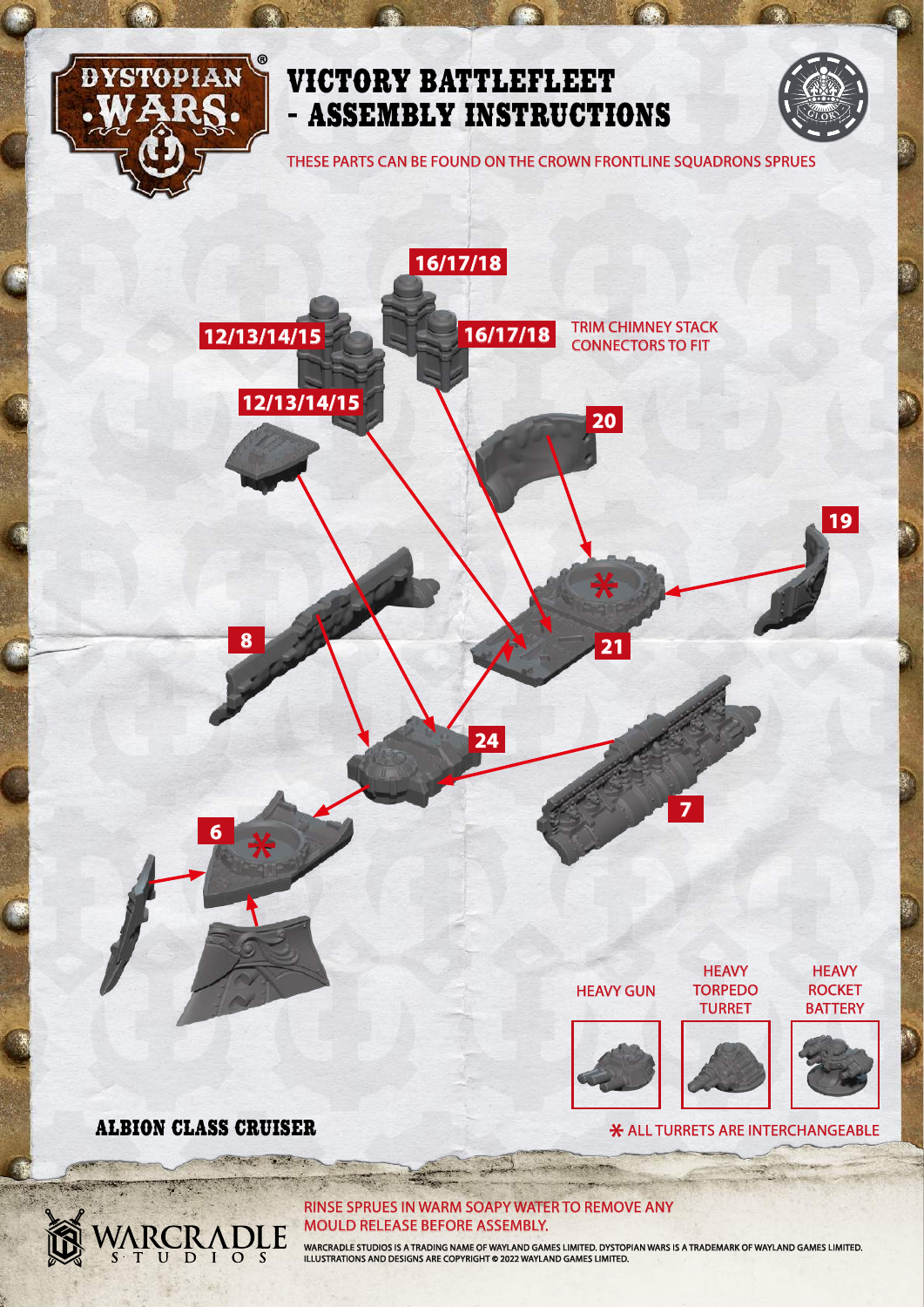

ARCRADLE

## VICTORY BATTLEFLEET - ASSEMBLY INSTRUCTIONS

THESE PARTS CAN BE FOUND ON THE CROWN FRONTLINE SQUADRONS SPRUES



**X** ALL TURRETS ARE INTERCHANGEABLE

RINSE SPRUES IN WARM SOAPY WATER TO REMOVE ANY MOULD RELEASE BEFORE ASSEMBLY.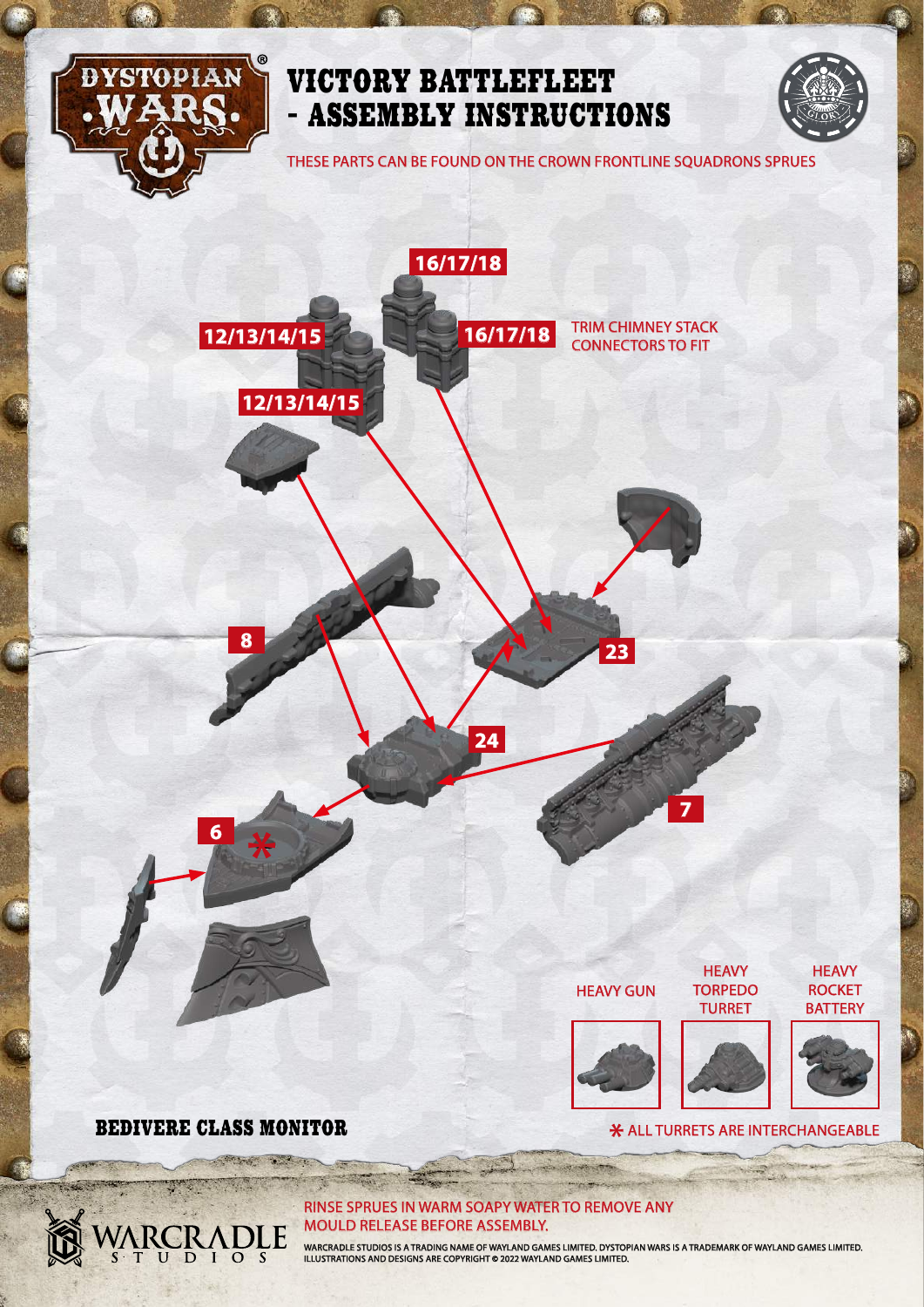

THESE PARTS CAN BE FOUND ON THE CROWN FRONTLINE SQUADRONS SPRUES

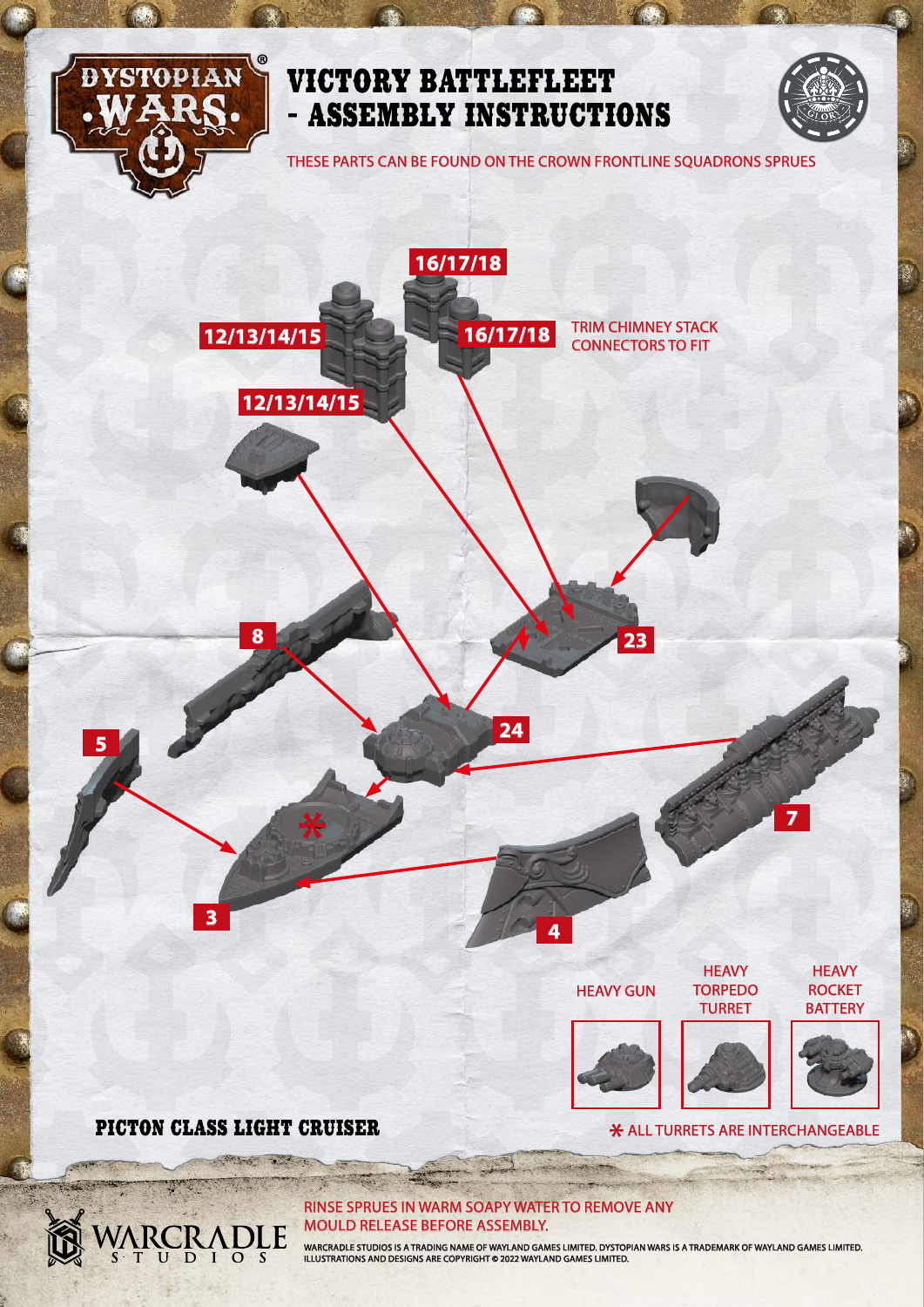

THESE PARTS CAN BE FOUND ON THE CROWN FRONTLINE SQUADRONS SPRUES

**32/33**

**29**

# **27**

**30/31**

CALIBURN CLASS FRIGATE

ARCRADLE

S

**SEARCH AND IN** 

#### RINSE SPRUES IN WARM SOAPY WATER TO REMOVE ANY MOULD RELEASE BEFORE ASSEMBLY.